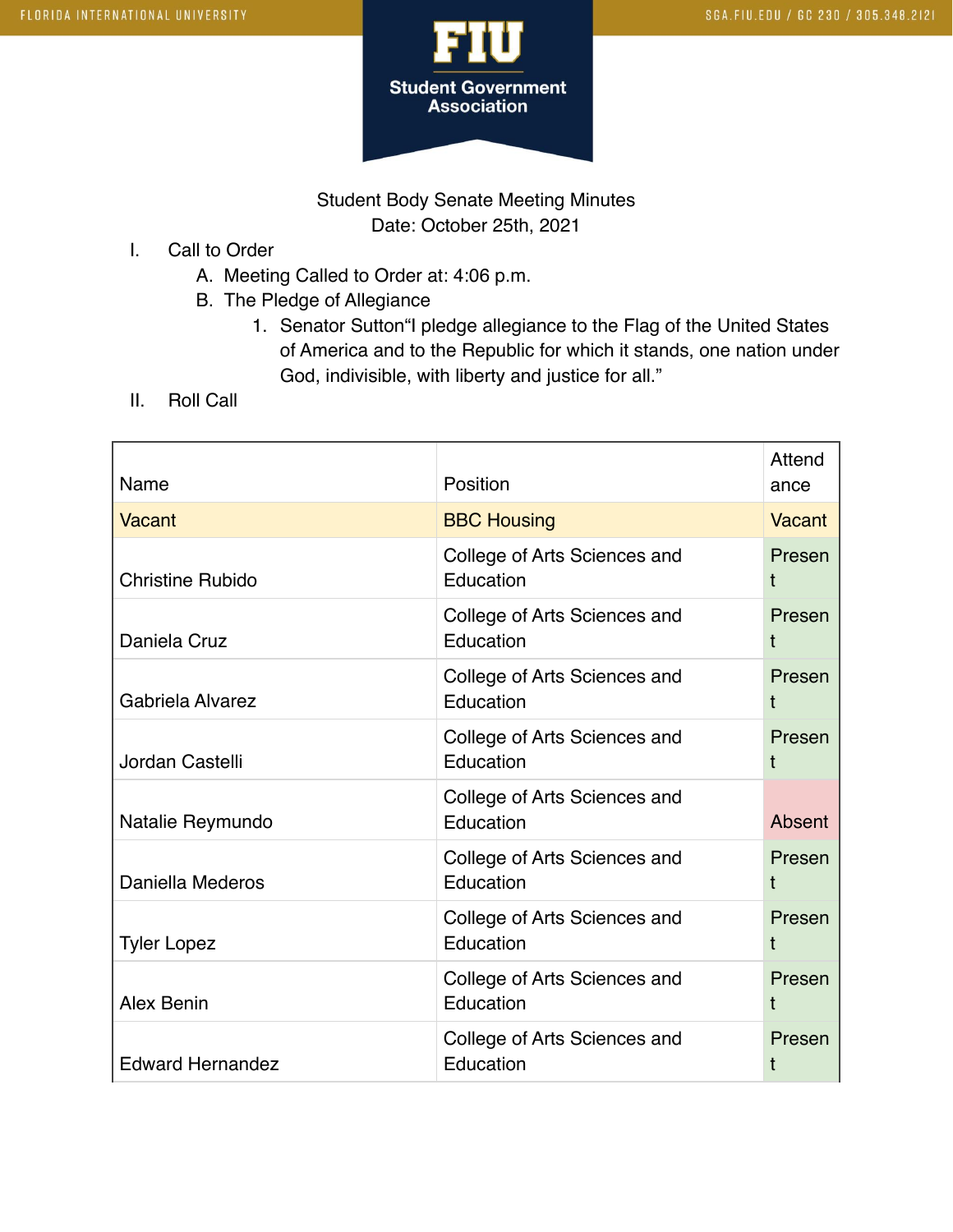| <b>Vacant</b>              | <b>College of Arts Sciences and</b><br><b>Education</b>      | Vacant        |
|----------------------------|--------------------------------------------------------------|---------------|
| Valentina Cassanova        | College of Arts Sciences and<br>Education                    | Presen        |
| Alejandro Suarez           | <b>College of Business</b>                                   | Absent        |
| <b>Aiden Muller</b>        | <b>College of Business</b>                                   | Presen<br>t   |
| Mariapaz Grijalba          | <b>College of Business</b>                                   | Presen<br>t   |
| Sachintcha Peiris          | <b>College of Business</b>                                   | Presen<br>t   |
| Sergio Reyes               | <b>College of Business</b>                                   | Presen<br>t   |
| Gabriela Tovar             | <b>College of Communication</b><br>Architecture and the Arts | Absent        |
| <b>Vacant</b>              | College of Communication<br>Architecture and the Arts        | Vacant        |
| <b>Cristhofer Lugo</b>     | College of Engineering and<br>Computing                      | Presen<br>t   |
| Fernando Melara            | College of Engineering and<br>Computing                      | Presen<br>t   |
| <b>Hervangelot Lordeus</b> | College of Engineering and<br>Computing                      | Presen<br>t   |
| <b>Natalie Meneses</b>     | College of Engineering and<br>Computing                      | Presen<br>t   |
| <b>Celesse Temes</b>       | College of Hospitality and Tourism<br>Management             | Absent        |
| <b>Vacant</b>              | College of Law                                               | <b>Vacant</b> |
| Manuela Jaramillo          | College of Medicine                                          | Presen<br>t   |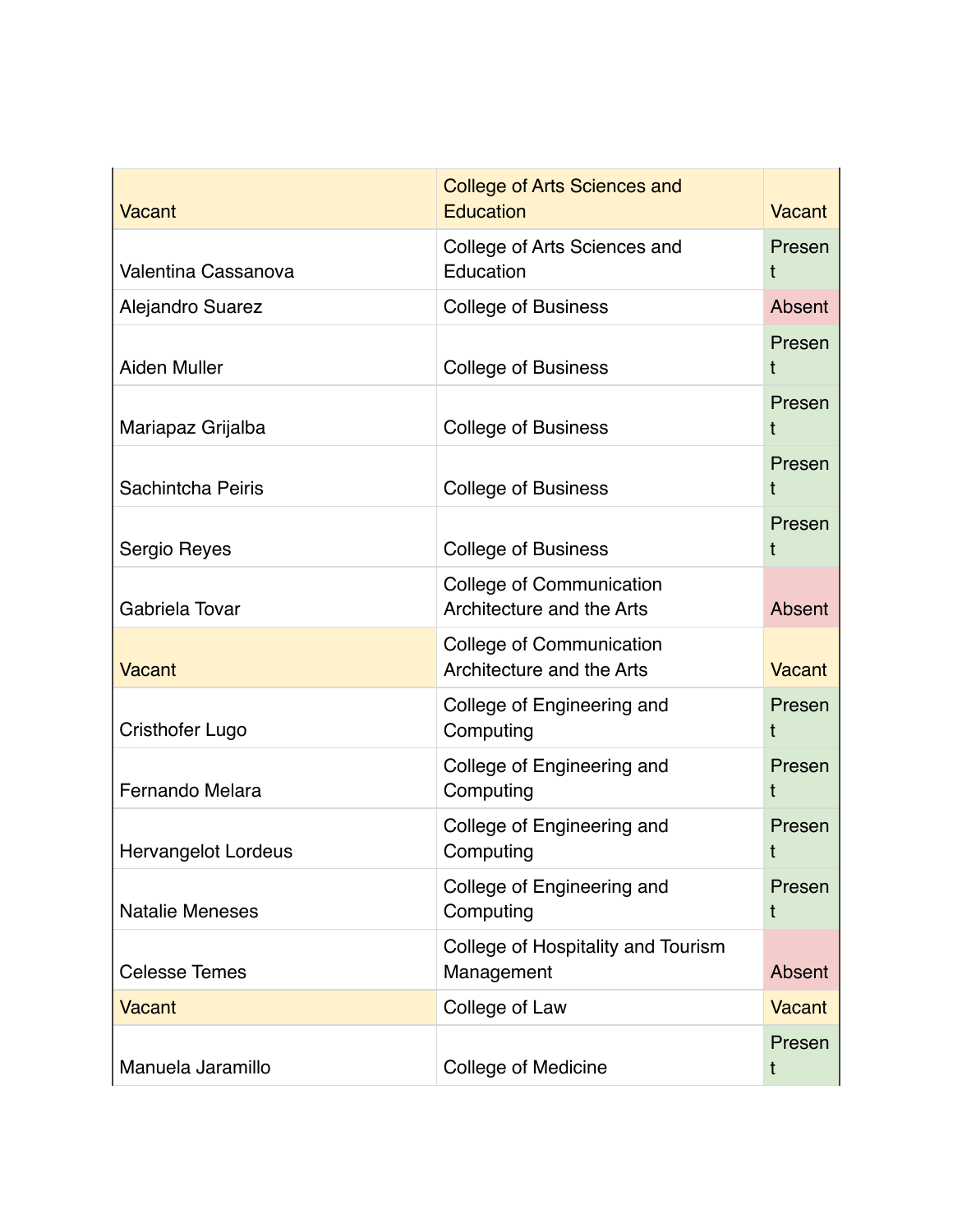| Joshua Lovo-Morales     | College of Nursing and Health<br><b>Sciences</b>     | Presen<br>t   |
|-------------------------|------------------------------------------------------|---------------|
| <b>Tyra Moss</b>        | College of Public Health and Social<br><b>Work</b>   | Absent        |
| Joshua Mandall          | <b>Graduate School</b>                               | Presen<br>t   |
| <b>Vacant</b>           | <b>Graduate School</b>                               | Vacant        |
| <b>Vacant</b>           | <b>Graduate School</b>                               | <b>Vacant</b> |
| Vacant                  | <b>Graduate School</b>                               | <b>Vacant</b> |
| <b>Vacant</b>           | <b>Graduate School</b>                               | Vacant        |
| Jean Rodriguez          | <b>Honors College</b>                                | Absent        |
| <b>Vacant</b>           | <b>Lower Division BBC</b>                            | <b>Vacant</b> |
| Zoilo Batista           | <b>Lower Division MMC</b>                            | Presen<br>t   |
| <b>Jacob Bharat</b>     | <b>MMC Housing</b>                                   | Presen<br>t   |
| Sebastian Aviles        | <b>MMC Housing</b>                                   | Presen<br>t   |
| <b>Taylor Sokolosky</b> | <b>MMC Housing</b>                                   | Presen<br>t   |
| <b>Vacant</b>           | <b>Online Student</b>                                | Vacant        |
| <b>Alexander Sutton</b> | School of International and Public<br><b>Affairs</b> | Presen<br>t   |
| David Luis              | School of International and Public<br><b>Affairs</b> | Presen<br>t   |
| Sadie Testa-Secca--     | School of International and Public<br><b>Affairs</b> | Absent        |
| Vacant                  | <b>Upper Division BBC</b>                            | <b>Vacant</b> |
| Vacant                  | <b>Upper Division BBC</b>                            | <b>Vacant</b> |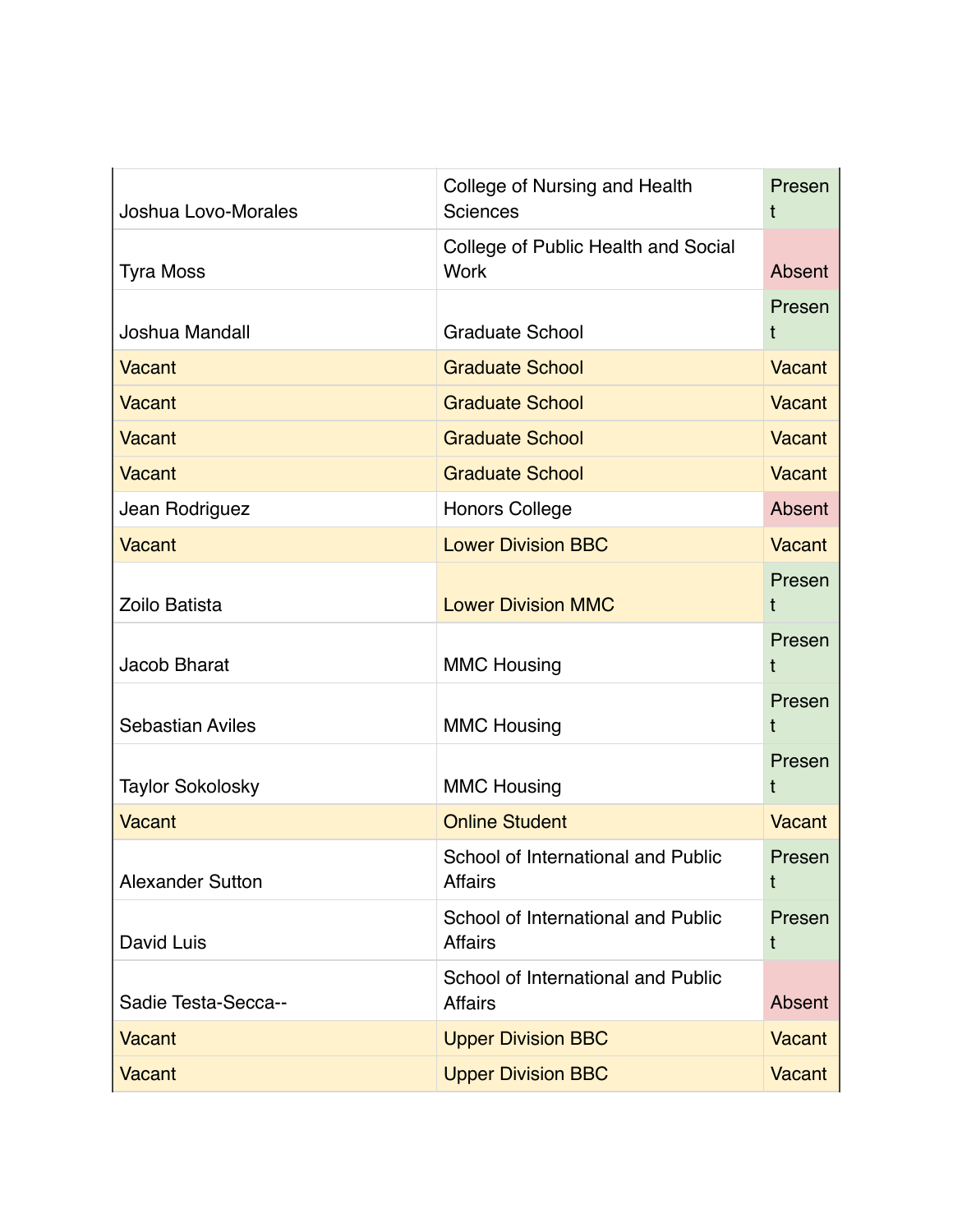| Rodrigo Alea                               | <b>Upper Division MMC</b> | Presen<br>t |
|--------------------------------------------|---------------------------|-------------|
| Nicholas Pastrana                          | <b>Upper Division MMC</b> | Presen      |
| <b>TOTAL NUMBER OF SENATORS PRESENT</b>    |                           | 28          |
| <b>TOTAL NUMBER OF SENATORS ABSENT</b>     |                           |             |
| <b>TOTAL NUMBER OF SENATE SEATS VACANT</b> |                           |             |
| <b>Quorum Established</b>                  |                           |             |

- III. Approval of Minutes from Last Meeting
	- A. Senator mandall moves to approve minutes from 10/18/2021. Senator Rubido seconds. Motion passes

## IV. Adoption of the Agenda

- A. Senator castelli moves to adopt todays agenda, 10/25/2021. Senator rubido seconds. Motion passes
- V. Invited Speakers
	- A. none
- VI. Committee Reports
	- A. Appropriations Committee
		- 1. Meeting tomorrow
		- 2. SB 02003 appropriation will be reviewed this week and put up for first reading next senate
		- 3. Two other appropriations requests have been made so we will address these request tomorrow in our meeting
	- B. Graduate and Professional Student Committee
		- 1. Approved new SOP, email has been sent out to graduate students to start getting their presentations ready if they want funding for travel.
		- 2. Requested vendorless for GSAW event
	- C. University Sustainability and Innovation Committee
		- 1. Altering meeting times due to trouble meeting quorum
		- 2. Met with sustainability secretary to contine collaborations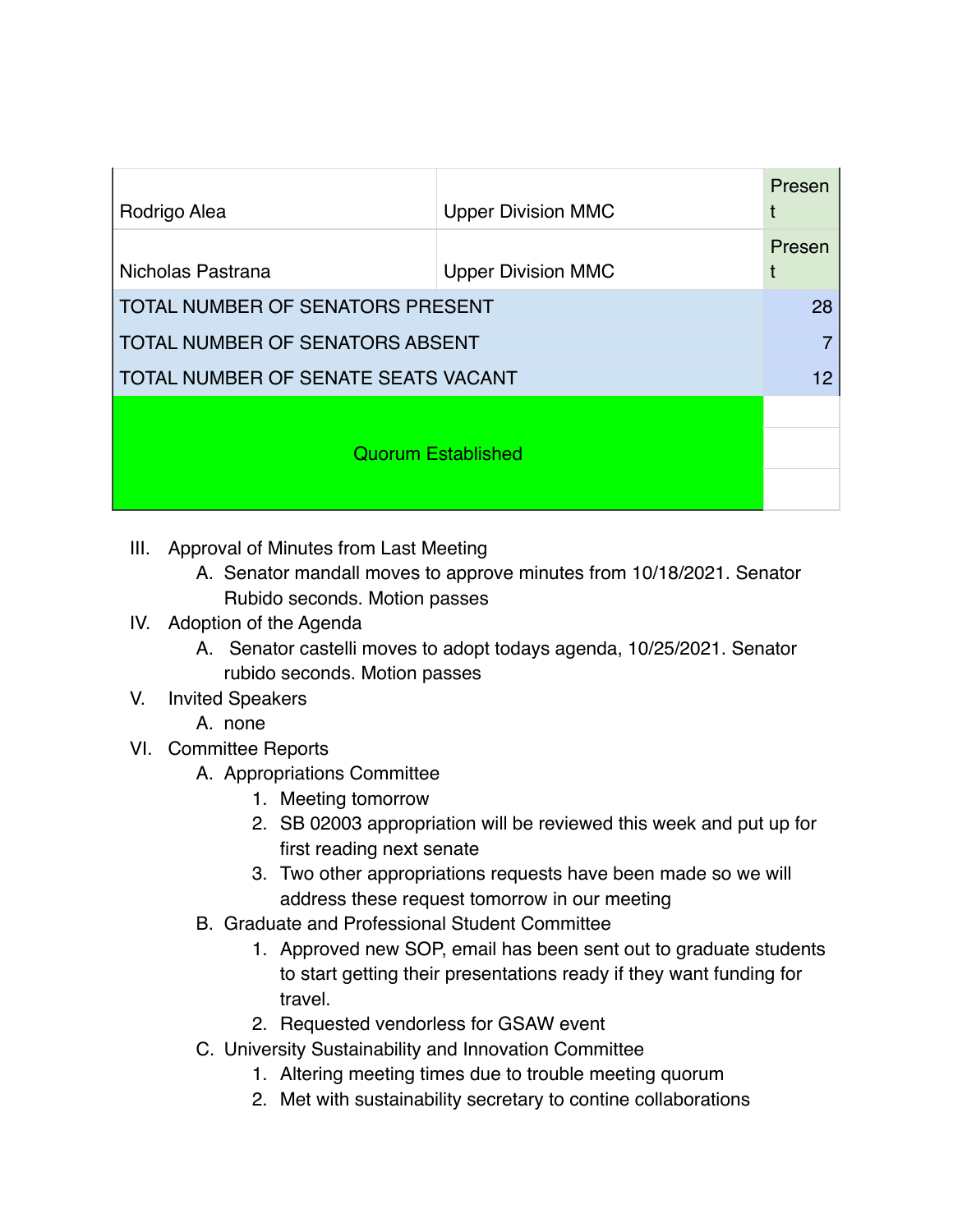- D. Health and Well-Being Committee
	- 1. Met last week at Friday, we will meet at 3pm Friday this week.
	- 2. Secretary of health and wellbeing emailed me about talks for furthering initiatives
- E. Student Life and Academic Concerns Committee
	- 1. Brainstormed ideas last week
	- 2. Meeting again at noon tomorrow to continue discussion
- F. Committee on Rules and Administration
	- 1. Will meet this Thursday at 4pm
- VII. Executive Board Reports
	- A. Student Body President
	- B. Senate President
		- 1. Appropriation from motorsports look promising
		- 2. Google form has been created for senate ideas
		- 3. November 15<sup>th</sup> will be a senate cabinet workshop!
	- C. Senate President Pro-Tempore
		- 1. Committee chairs are not getting responses in their group chats. The meeting times have to be met halfway with chairs and committee members. Vice chairs should be able to aid the chairs if meeting times are an issue.
	- D. Senate Floor Leader
		- 1. After todays reports I will follow up with many of you on initiatives and possible ideas for SGA's future.
	- E. Student Body Vice President
	- F. Comptroller
		- 1. A&S fees presentations
			- a) What are A&S Fees?
			- b) Use of A&S Fees
			- c) Questions to ask before funding and appropriation
			- d) Prohibited purchases
	- G. Executive Administrator
	- H. Governor of the Biscayne Bay Campus
		- 1. Many events will be happening in biscayne bay campus within the next 3 weeks
		- 2. Various halloween events will be plenty of fun!
		- 3. November 3<sup>rd</sup> will have two lectures dealing with climate impact as well as networking event on the same day
		- 4. Day on the bay will be november 6th